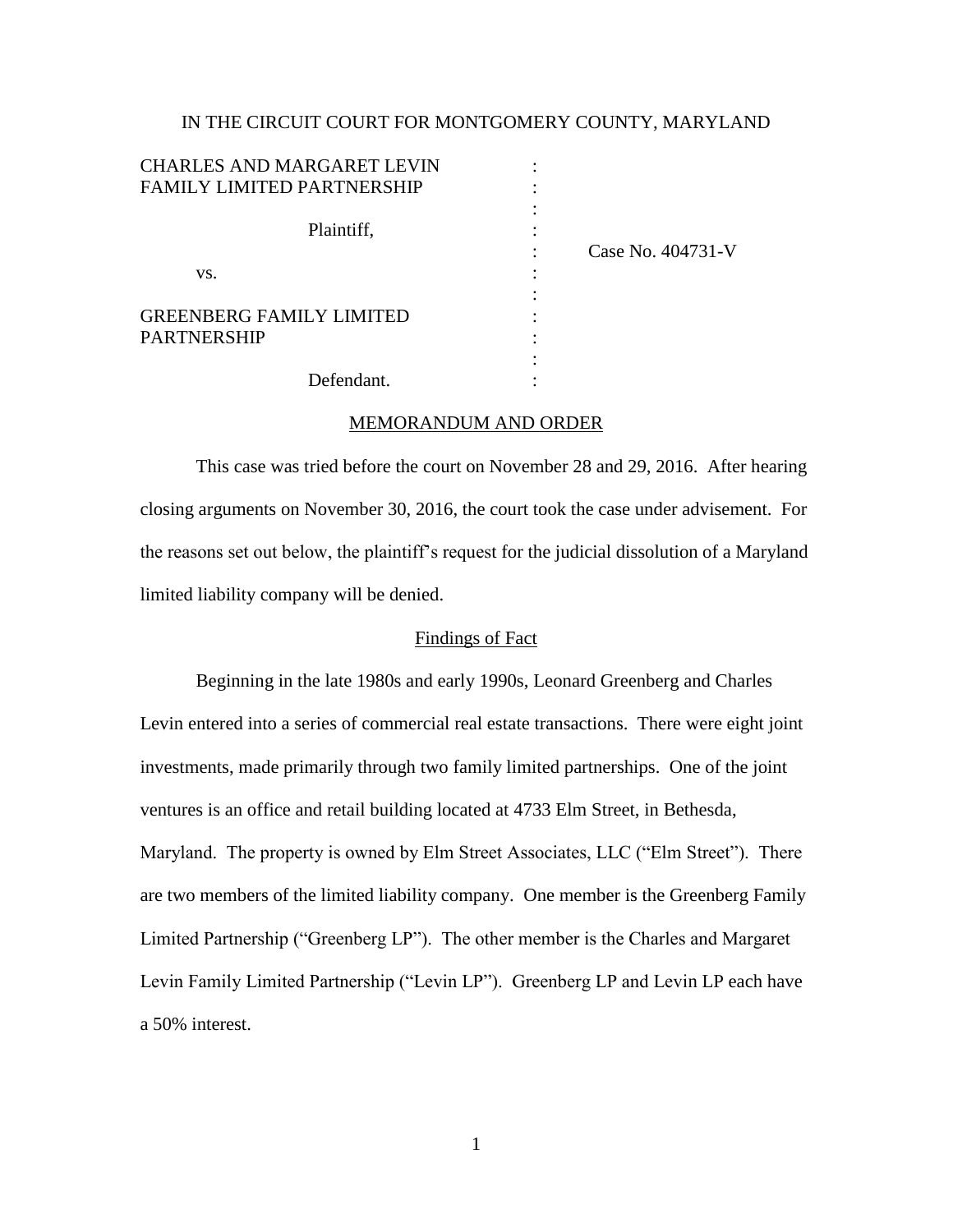Elm Street was formed originally as a general partnership in November 1986. As permitted under Maryland law, it was converted into a limited liability company in April 1999. Section 6.1 of Elm Street's Operating Agreement provides that Leonard Greenberg, on behalf of Weinrich Development Company ("Weinrich"), would serve as the initial managing member. Section 6.2 of the Operating Agreement provides that the managing member's initial term was five years, commencing May 5, 1999. Under that same section, the managing member "may serve one or more successive three-year terms if members unanimously Consent to each such successive term."<sup>1</sup> In May 2000, Weinrich assigned its interest to the Greenberg Family Limited Partnership ("Greenberg  $LP$ ").<sup>2</sup>

Charles Levin died in 2002, and his son, Robert Levin, took the reins of the family business. The technical expiration of the managing member's initial term, five years from May 5, 1999, came and went. Although the members never cast a vote on this issue, Greenberg LP continued to serve as the managing member of Elm Street.

It was after Charles Levin died that the parties first began to discuss separating their interests. However, they could not reach an agreement before Robert Levin died in November 2013. Alan Levin, Robert Levin's brother, took over the management of Levin LP following his brother's death. Notably, there is no credible evidence

<sup>&</sup>lt;sup>1</sup> The word "Consent" is a defined term and "means either the written consent of a Member or the affirmative vote of such Member" either telephonically or in person. Operating Agreement §1.1, at p. 4, Plaintiff's Trial Exhibit 3.

<sup>&</sup>lt;sup>2</sup> Originally, Weinrich was a 50% owner of (1) the general partnership, and then (2) the limited liability company . As noted, Weinrich assigned its interest to Greenberg LP in May of 2000. At all relevant times, therefore, each family has owned a 50% interest in the Elm Street project.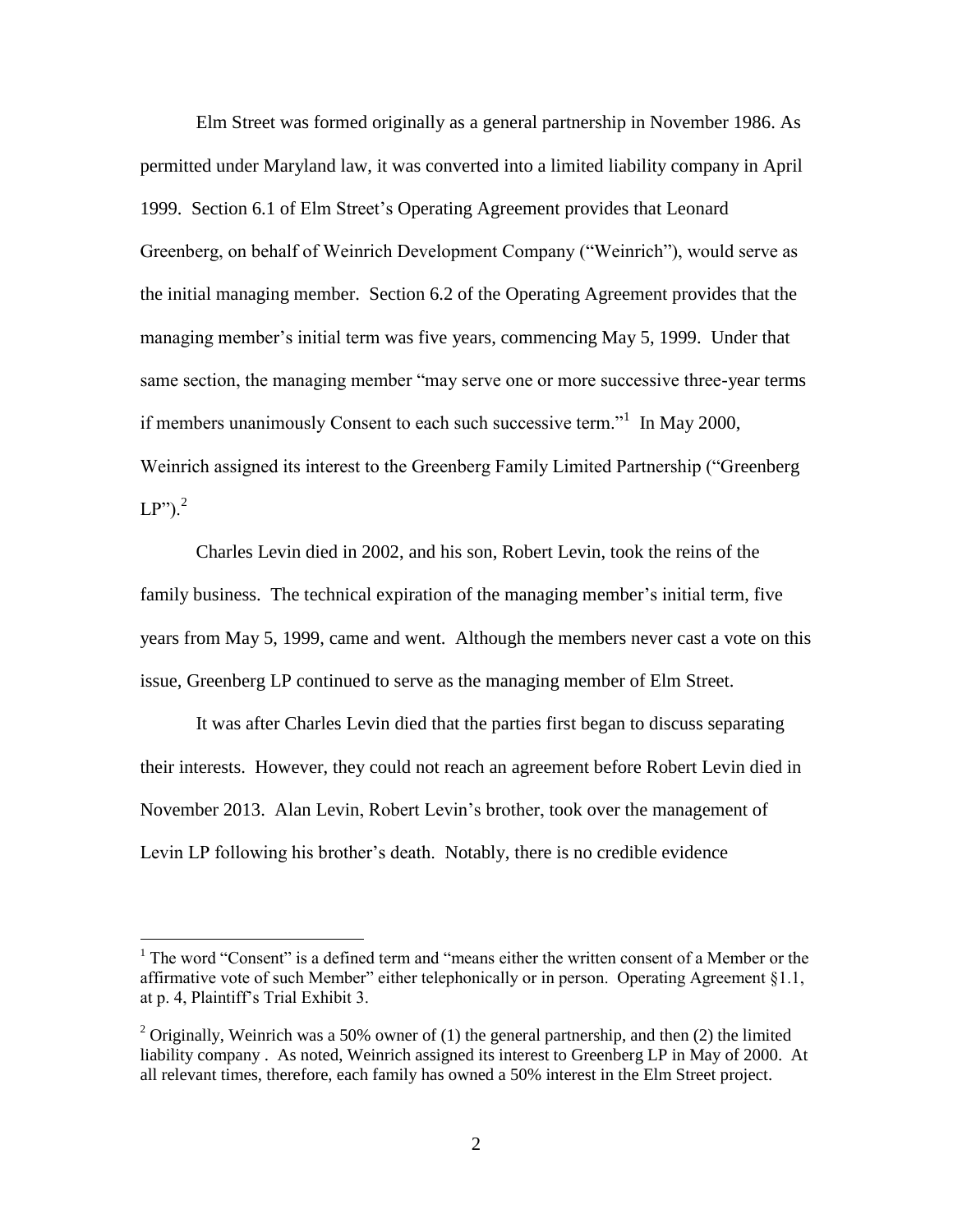introduced at trial that, before Robert's death, the parties were at odds over the identity of the managing member.

After Alan Levin took over the management of Levin LP he began to press in earnest for a separation of the parties' business interests. Negotiations, however, were ultimately unsuccessful. As a consequence, on June 24, 2014, counsel for Levin LP wrote to counsel for Greenberg LP noting that the parties were unable "to agree to separate their jointly owned real estate interests, because each family wants to retain ownership of the same particular properties."<sup>3</sup> Counsel for Levin LP continued: "Though we regret our inability to conclude a transaction that would separate the two families' real estate holdings, *please convey to Mr. Greenberg that Alan Levin is committed to many years of continued and mutually beneficial joint ownership of these properties*."<sup>4</sup> The letter concluded: "At the Levin Family's request, we have closed our files on these issues and do not intend to incur any additional time on them."<sup>5</sup> Levin LP's "commitment" to "many years of continued and mutually beneficial joint ownership" had a short shelf-life.

On September 12, 2014, counsel for Levin LP requested a special meeting of the members to vote to remove Greenberg LP as the managing member of Elm Street.<sup>6</sup> The

<sup>&</sup>lt;sup>3</sup> Defendant's Trial Exhibit 26.

<sup>&</sup>lt;sup>4</sup> *Id*. (Emphasis added).

<sup>5</sup> *Id*.

<sup>6</sup> Defendant's Trial Exhibit 28.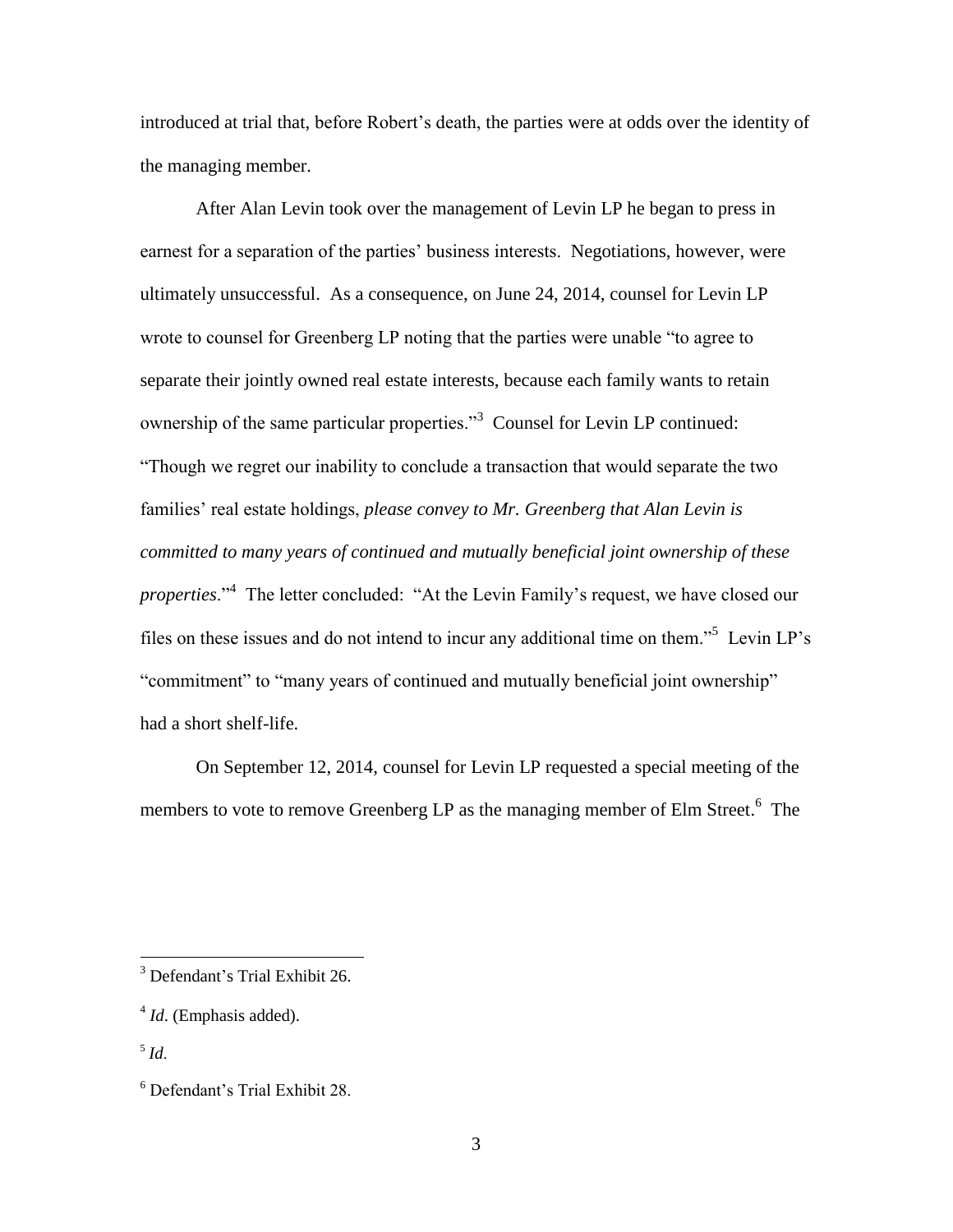same attorney who wrote the June 2014 letter pledging "commitment," now wrote that Greenberg LP had "materially breached the Operating Agreement of the Company."<sup>7</sup>

In addition to requesting a meeting of the members, counsel's letter also described the areas of disquietude. The first concerned Greenberg LP's authorization of an increase in the management fee charged by Greenhill Realty Company ("Greenhill") without Levin LP's prior consent. $8$  The second area of complaint was that Greenberg LP has exceeded its term as managing member without Levin LP's consent. In that regard, Levin LP asked that Greenberg LP be removed as managing member "for cause" if it did not step down voluntarily at the special meeting.

The members met on September 15, 2014, as Levin LP requested. At the meeting, Greenberg LP agreed not to increase the management fee paid to Greenhill without Levin LP's consent. However, the parties did not agree to make Levin LP the managing member. Under the Operating Agreement, the selection of a new managing member requires a unanimous vote. As a consequence, Levin LP was not elected to be the managing member of Elm Street. Further, Greenberg LP did not agree to step aside voluntarily as the managing member of Elm Street.

On October 16, 2014, Levin LP filed a demand for arbitration seeking to remove Greenberg LP as Elm Street's managing member. Greenberg LP opposed these efforts and, on November 20, 2014, filed a complaint in the circuit court for a declaratory judgment that the decision as to the identity of the managing member was not a matter that was subject to the arbitration clause in the Operating Agreement. Subsequently,

 $\frac{1}{\sqrt{1}}$ *Id.* 

<sup>&</sup>lt;sup>8</sup> Levin LP was notified of the proposed increased in Greenhill's management fee by e-mail on August 29, 2014. Defendant's Trial Exhibit 27.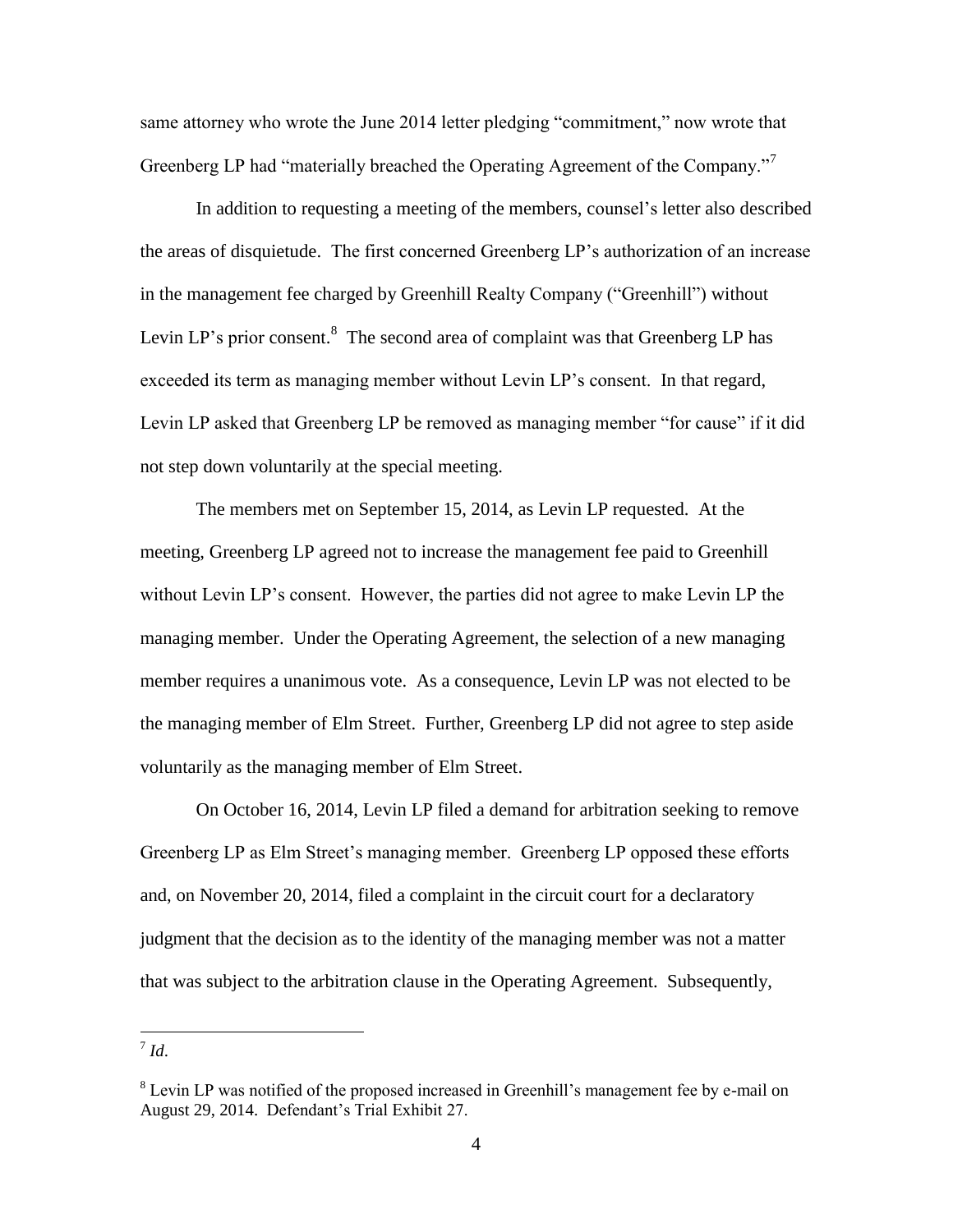Levin LP withdrew its demand for arbitration and Greenberg LP withdrew its civil complaint, and the parties again attempted to resolve their differences. These efforts at a negotiated resolution proved to be unsuccessful, and Levin LP filed this lawsuit on May 7, 2015.

Plaintiff sought a declaration that Greenberg LP's term as the managing member of Elm Street had expired and, in addition, requested judicial dissolution of the limited liability company. According to Levin LP, Greenberg LP's term as the managing member of Elm Street had expired, and the term had not been extended by the unanimous consent of both members, as required by the Operating Agreement. Further, it alleged that Greenberg LP was wrongfully refusing to step aside as the managing member. For these reasons, judicial dissolution was requested in Levin LP's initial complaint.

On July 23, 2015, Greenberg LP filed an answer to the complaint and a countercomplaint. The answer generally denied Levin LP's allegations, and noted that the "lack of consent by the members to the Managing Member of the Company or the refusal to elect Levin LP as the Managing Member" are not events which are listed as events of dissolution in the Operating Agreement. The counter-complaint sought, in count one, a declaratory judgment that Greenberg LP could remain the managing member of Elm Street. In count two, Greenberg LP, asked the court to declare that judicial dissolution was not an appropriate remedy in connection with a dispute over the identity of the managing member of this limited liability company.

After a hearing on March 18, 2016, the court denied the parties' cross-motions for summary judgment. At the motions hearing, the court set the case for a bench trial, to begin on November 28, 2016.

5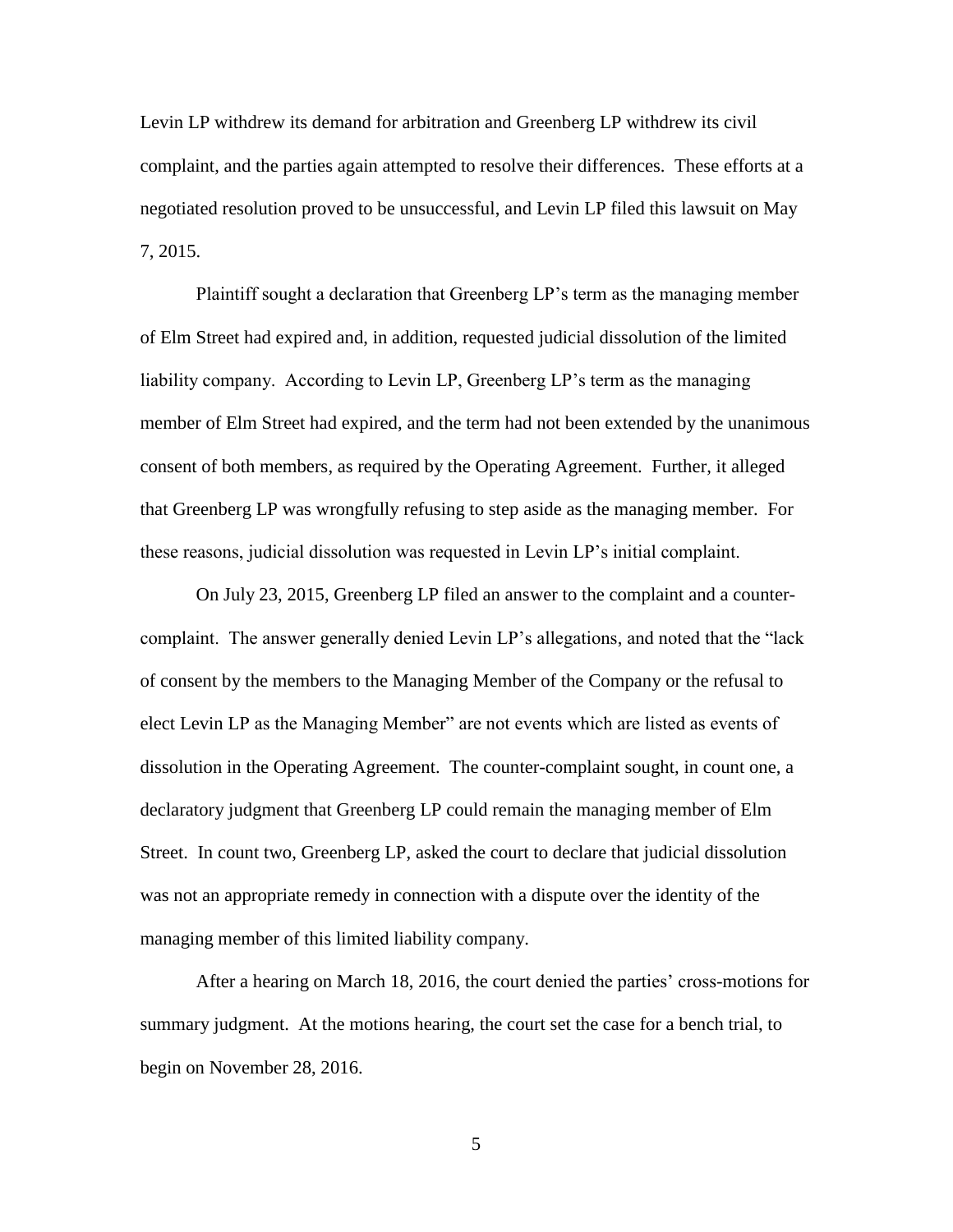On June 24, 2016, Levin LP filed an amended complaint and a motion for a preliminary injunction. In count one of the amended complaint, Levin LP sought a declaratory judgment that Greenberg LP's term as the managing member of Elm Street had expired and sought the removal of Greenberg LP from that office by way of a preliminary injunction. Count two sought the judicial dissolution of Elm Street on the grounds that the two members were deadlocked on who should be the managing member. Count three was pled as an alternative claim for oppression, and sought the less drastic remedy of the appointment of a special fiscal agent.

Greenberg LP filed an answer to the amended complaint on July 8, 2016, along with an opposition to the plaintiff's motion for a preliminary injunction. The court held a preliminary injunction hearing on August 19, 2016. After the hearing, the court granted the motion in part, ordering the removal of Greenberg LP as the managing member of Elm Street. The focus of the court's decision was that the parties had not given mutual consent to Greenberg LP continuing as managing member after the expiration of its term. However, the court denied Levin LP's request for the immediate judicial dissolution of Elm Street.

The court learned at the preliminary injunction hearing that in January 2001, years before the current dispute arose, the parties had signed a management agreement with Greenhill. Greenhill, albeit an affiliate of Greenberg LP, had run the day-to-day operations of Elm Street for over fifteen years without serious complaint. Levin LP's complaints about Greenhill, such as they were, surfaced only after the parties had unsuccessfully attempted to separate their business interests. Until that time, there were unaddressed disagreements between the members. As a consequence, the court

6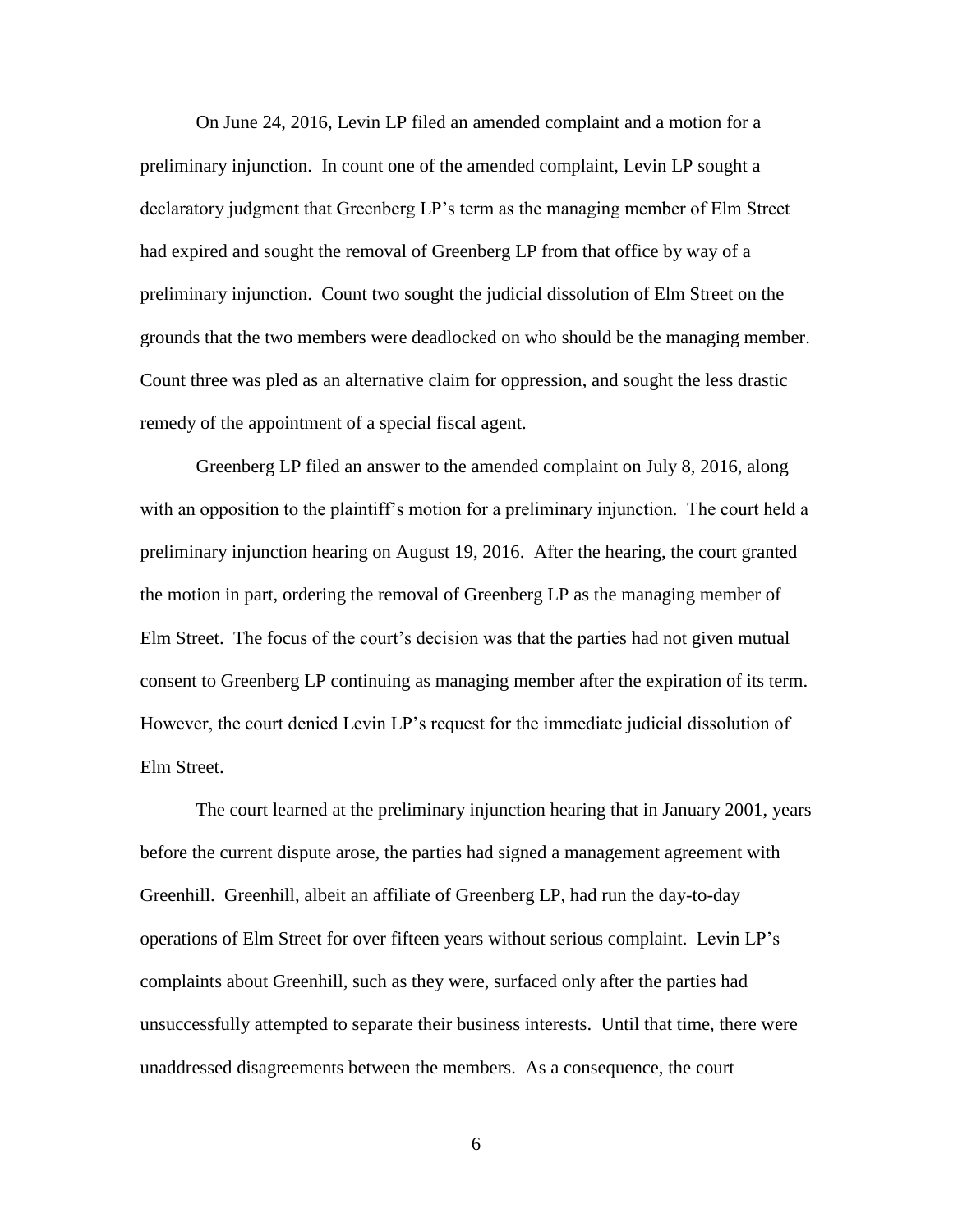concluded that Elm Street could continue to operate its business, as usual, pending a trial on the merits. In other words, it appeared to the court at that time that, with the Greenhill agreement in place, Elm Street could continue to carry on its usual business in conformity with its Articles and Operating Agreement, despite the absence of a managing member. Up to that point, there had been no substantial challenge by Levin LP to the validity of the Greenhill management agreement or Greenhill's ability to run Elm Street's day-today operations.

On October 6, 2016, Greenberg LP again moved for summary judgment contending that the claim for relief in count one of the amended complaint was moot because the court removed Greenberg LP as the managing member, and that counts two and three should be dismissed because the two members, Levin LP and Greenberg LP, could carry on Elm Street's business without a managing member. Greenberg LP noted that Levin LP had received over \$1 million in cash distributions from Elm Street since 2010 as a direct result of its successful management of the property. If there were operational or management disputes, they could be resolved, according to Greenberg LP, by Levin LP pursuing arbitration as permitted (but not required) under Section 6.5 of the Operating Agreement. The court denied the motion in favor of a full examination of the facts of the parties' relationship at trial, $9$  and the need to consider matters such as the parties' motive and intent.<sup>10</sup>

<sup>9</sup> *Metro. Mortgage Fund, Inc. v. Basiliko*, 288 Md. 25, 28-29 (1980).

<sup>10</sup> *Okwa v. Harper*, 360 Md. 161, 178 (2000).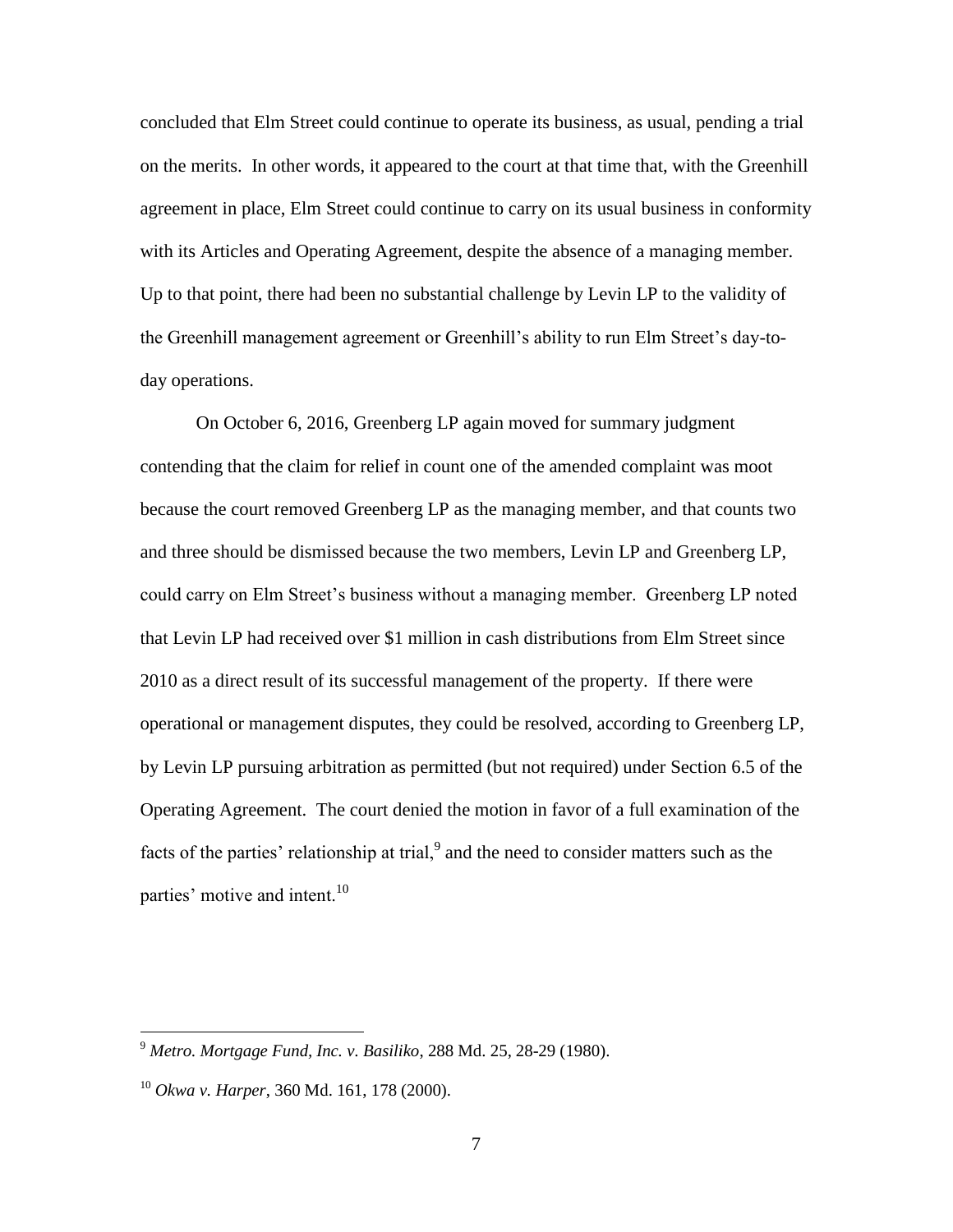#### Conclusions of Law

Elm Street is a limited liability company. Under Maryland's Limited Liability Company Act (the "Act"), the State's policy "is to give the maximum effect to the principles of freedom of contract and to the enforceability of operating agreements. $11$ As is true with most limited liability companies, the heart of the company (here, Elm Street) is the operating agreement. Under the Act, the "members may enter into an operating agreement to regulate or establish any aspect of the affairs of the limited liability company or the relationship of its members  $\dots$   $\cdot$ <sup>12</sup> Among these provisions, are those governing the "manner in which the business and affairs of the limited liability company shall be managed, controlled and operated  $\dots$   $\cdot$ <sup>13</sup> Ordinarily, and absent circumstances not present in this case, the statute is used as a gap-filler only when there is no operating agreement, or the operating agreement is silent as to some particular question.<sup>14</sup> An operating agreement can be oral, unless the articles of organization require that it be written.<sup>15</sup>

Elm Street's Articles of Organization seem to contemplate that the company will have a managing member, and that it will not be run by the members themselves, acting as members. The plaintiff referred the court to the Articles of Organization during its case-in-chief. The Articles of Elm Street provide: "The authority of the Members to act

 $11$  MD. CODE ANN. CORPS & ASSN'S ART.  $8$  4A-102(a).

<sup>&</sup>lt;sup>12</sup> MD. CODE ANN. CORPS & ASSN'S ART.  $§$  4A-402(a).

<sup>&</sup>lt;sup>13</sup> MD. CODE ANN. CORPS & ASSN'S ART.  $§$  4A-402(a)(1).

<sup>14</sup> *See Thomas v. Bozick*, 217 Md. App. 332, 343 (2014).

 $15$  MD. CODE ANN. CORPS & ASSN'S ART.  $\frac{15}{15}$  4A-402(b)(2).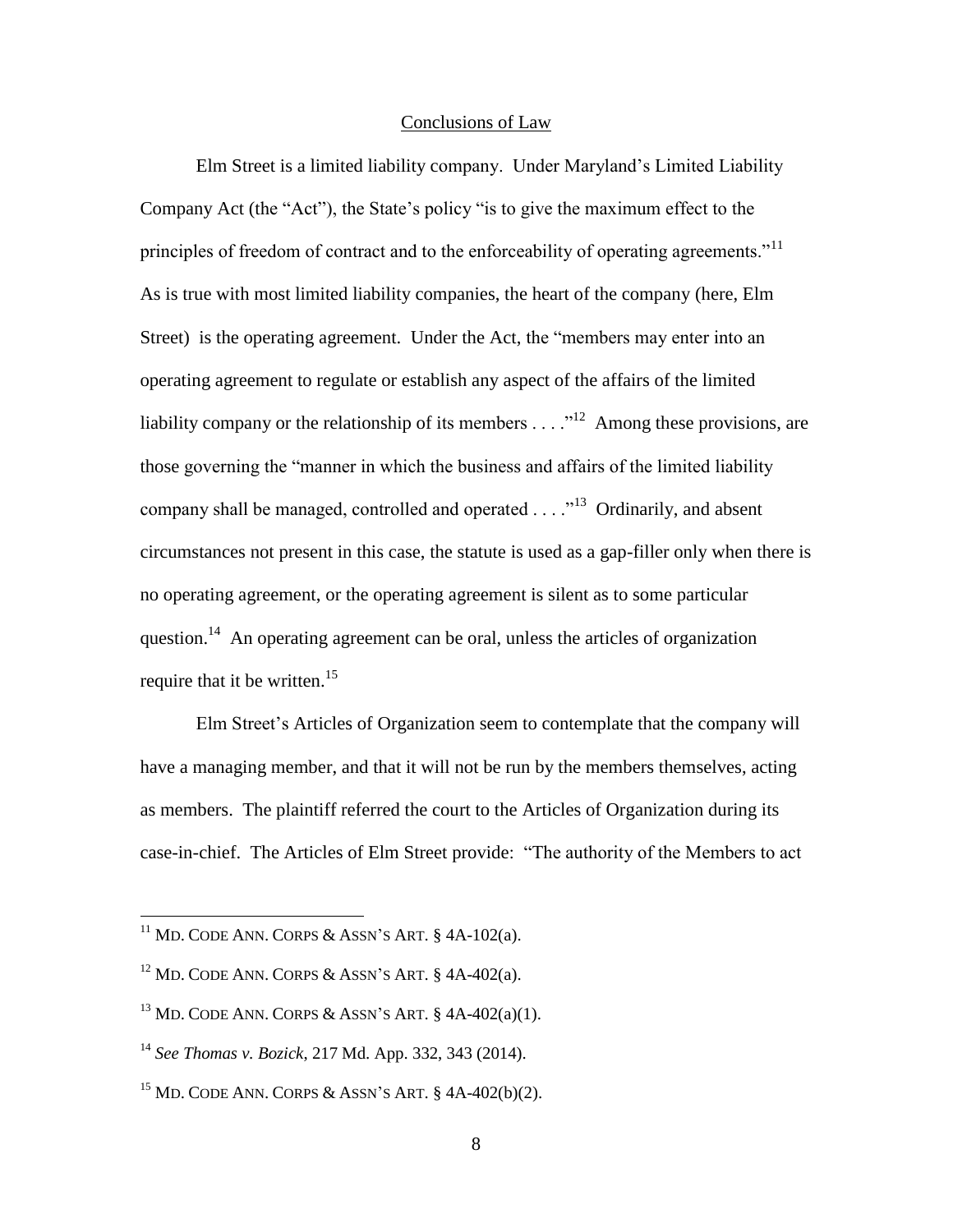for the Company solely by virtue of their being Members is limited."<sup>16</sup> Standing alone, however, this provision of the Articles is not dispositive as it is largely a restatement, albeit much abbreviated, of the statute. And, in context, this statement in the Articles is properly viewed primarily as an element of the "corporate shield" aspect of the statute. That is, the provisions of the Act that, taken together, ordinarily shield a member from personal liability for the entity's actions.<sup>17</sup>

According to the plaintiff, Elm Street cannot run generally without a managing member and, particularly, cannot do so in conformity with its Operating Agreement. For that reason, Levin LP contends that Elm Street must be judicially dissolved. Greenberg LP disagrees, contending that the company has run quite well without a managing member ever since Greenberg LP resigned, following the court's grant of the preliminary injunction in August 2016. Greenberg LP points to the management agreement with Greenhill, which it says effectively runs the day-to-day operations of Elm Street.<sup>18</sup> This agreement, which was signed on January 8, 2001, remains in effect today.

In this regard, Levin LP has the more cogent argument, up to a point. The Operating Agreement is replete with references to the managing member, and the power of the managing member to run the business. Section 6.3(a) makes it clear that, subject to certain exceptions, "the Managing Member shall have full and exclusive right, power and authority to . . . operate the Property, and otherwise manage the daily affairs of the

<sup>16</sup> Plaintiff's Trial Exhibit 2.

<sup>&</sup>lt;sup>17</sup> MD. CODE ANN. CORPS & ASSN'S ART.  $§$ 4A-401 (a)(3)(i) ("No member of the limited liability company is an agent of the limited liability company solely by virtue of being a member, and no member has authority to act for the limited liability company solely by virtue of being a member.").

<sup>18</sup> Plaintiff's Trial Exhibit 5.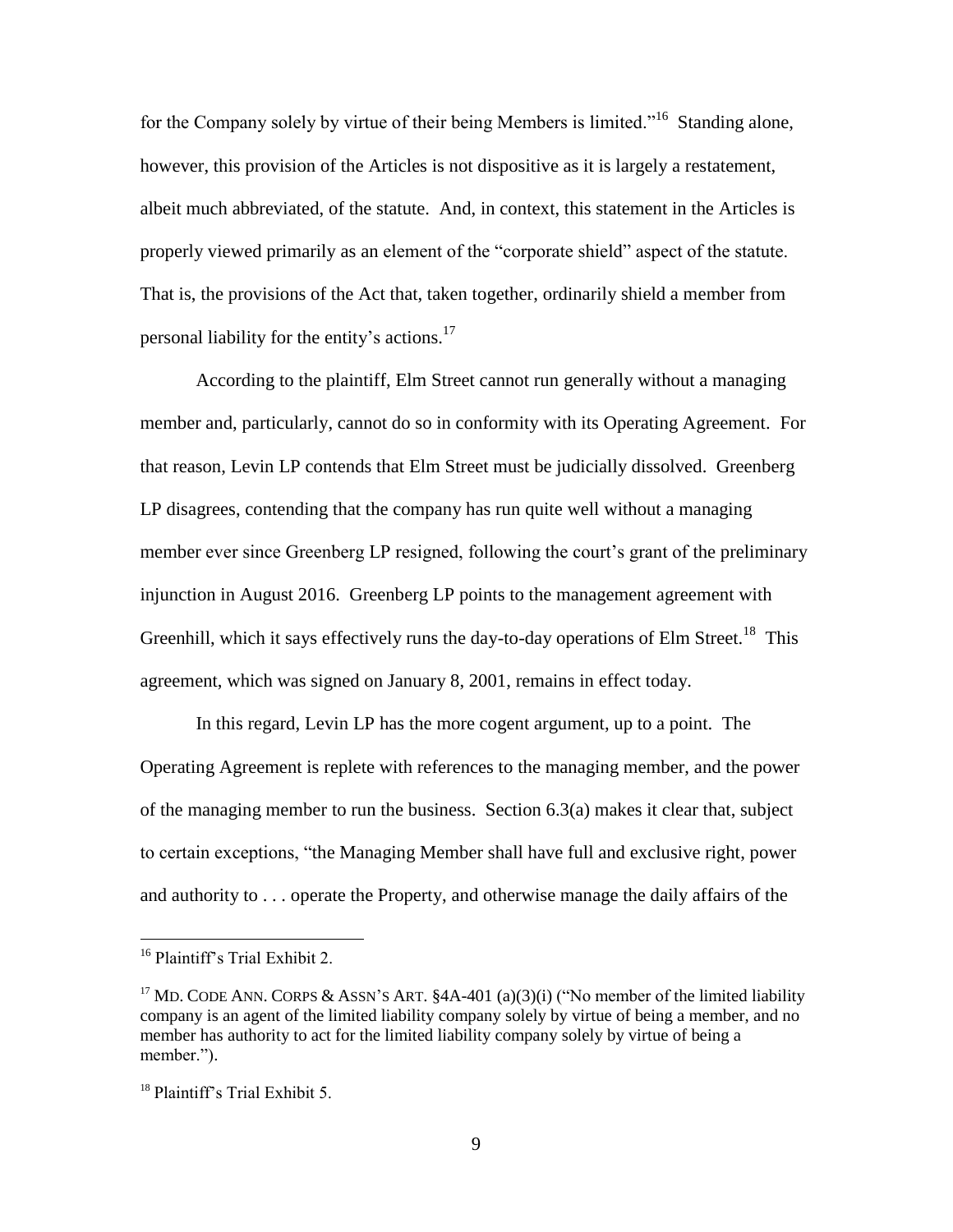Company in the ordinary course of business."<sup>19</sup> Section 6.3(b) notes that except for those matters for which the consent of members is required, "the Managing Member shall have the sole and exclusive right to manage the business of the Company, and the power and authority to enter into contracts and agreements on behalf of and to bind the Company. $^{220}$ Further, Section 6.3(c) makes it plain that the members, solely in their status as members, cannot bind the limited liability company. That section states: "The Members hereby agree that only the Managing Member and specially authorized agents appointed by the Managing Member shall have the authority to bind the Company."<sup>21</sup> Section 6.3(c) goes on to declare: "No Member shall take any action as a Member to bind the Company . . . <sup>22</sup> Although there are a large number of business decisions which, under the Operating Agreement, require the unanimous consent of the members,  $2<sup>3</sup>$  these are major business decisions that, in the corporate context, usually would require the approval of the board of directors of a corporation.<sup>24</sup>

The court concludes that the management agreement with Greenhill is not a sufficient substitute for a managing member.<sup>25</sup> The structure of the Operating Agreement does not contemplate that the members, in their capacity as members, will run the day-to-

 $\overline{a}$ 

 $^{21}$  *Id.* 

<sup>22</sup> *Id.*

<sup>23</sup> Plaintiff's Trial Exhibit 3, Section 6.4 at pp. 16-18.

<sup>&</sup>lt;sup>19</sup> Plaintiff's Trial Exhibit 3 at p. 16.

 $^{20}$  *Id*.

<sup>24</sup> *See* MD. CODE ANN. CORPS & ASSN'S ART. §2-401(a); J. Hanks, MARYLAND CORPORATION LAW §6.1.

<sup>&</sup>lt;sup>25</sup> Indeed, it was Greenberg LP, as the managing member of Elm Street, which entered into the agreement with Greenhill in 2001.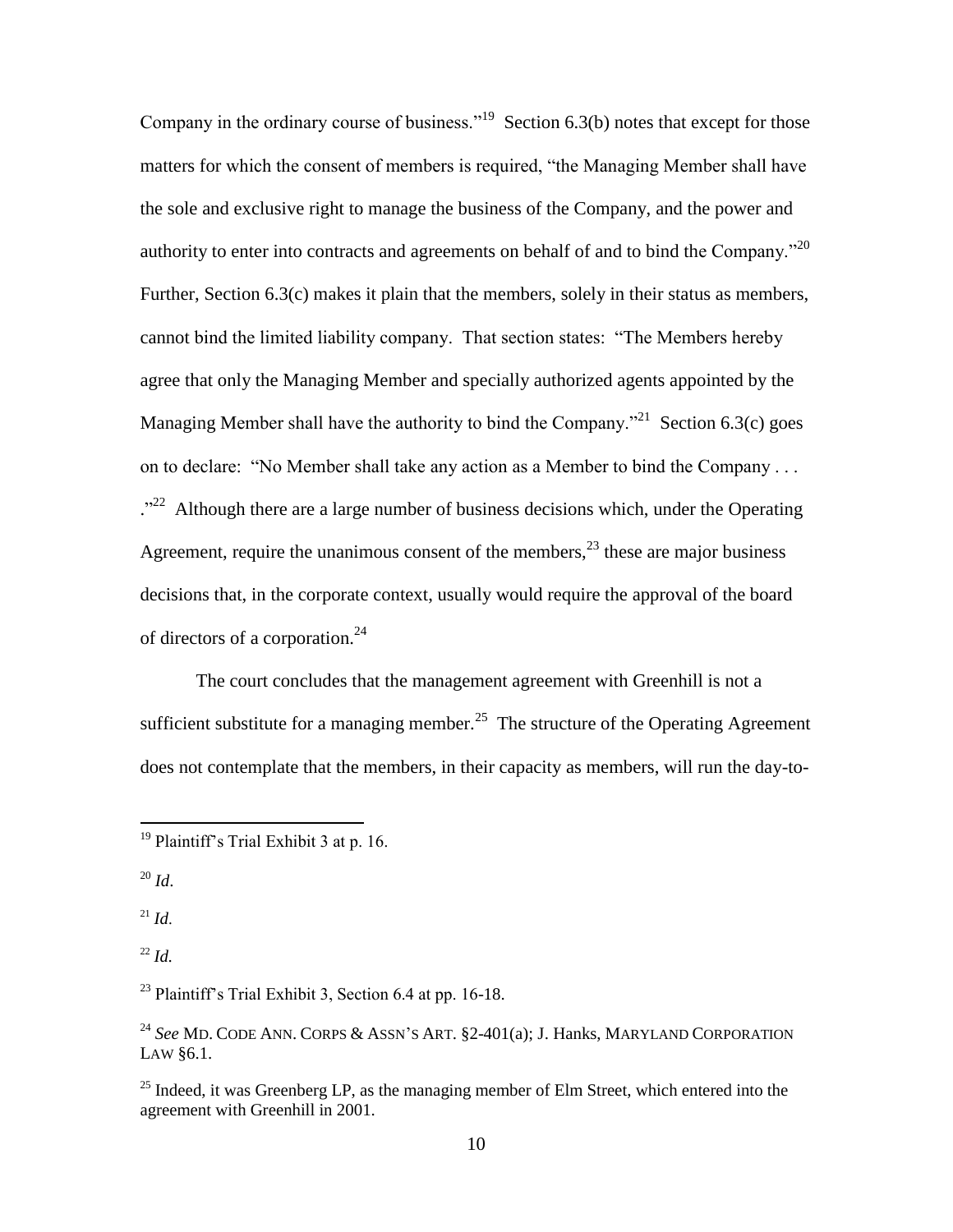day operations of Elm Street. It effectively says just the opposite. Similar to the corporate form, stockholders do not run the day to day operations because this might vitiate the protections of the corporate shield. This same reasoning applies to members of a LLC.

However, this conclusion does not end the court's inquiry. Maryland law provides for the judicial dissolution of a limited liability company only when "it is not reasonably practicable to carry on the business *in conformity with* the articles of organization or *the operating agreement*."<sup>26</sup> The statute, however, does not define this phrase. Further, this statutory language has not been definitively construed by the Maryland appellate courts.

Some appellate courts in other states, construing substantially similar statutes, have crafted an elaborate set of factors for the trial court to consider.<sup>27</sup> Other courts focus more narrowly on whether the entity is meeting the economic purpose for which it was created.<sup>28</sup> Some courts focus more particularly on whether there is a deadlock between or among the members, and whether that deadlock has frustrated the business purposes of the limited liability company.<sup>29</sup> Other cases seem to focus on the fact of deadlock

<sup>&</sup>lt;sup>26</sup> MD. CODE ANN. CORPS & ASSN'S ART.  $§$ 4A-903 (2015) (Emphasis added).

<sup>27</sup> *See, e.g*., *IE Test, LLC v. Carroll*, 140 A.3d 1268 (N.J. 2016); *Gagne v. Gagne*, 338 P.3d 1152 (Colo. App. 2014).

<sup>28</sup> *See, e.g*., *Venture Sales LLC v. Perkins*, 86 So.3d 910 (Miss. 2012); *In the Matter of the Dissolution of 1545 Ocean Avenue*, 893 N.Y.S. 2d 590 (N.Y. App. Div. 2010).

<sup>29</sup> *See, e.g., Kirksey v. Grohmann*, 754 N.W.2d 825 (S.D. 2008); *Vila v. BVWebties LLC*, 2010 WL 3866098 (Del. Ch., Oct. 1, 2010); *Haley v. Talcott*, 864 A.2d 86 (Del. Ch. 2004).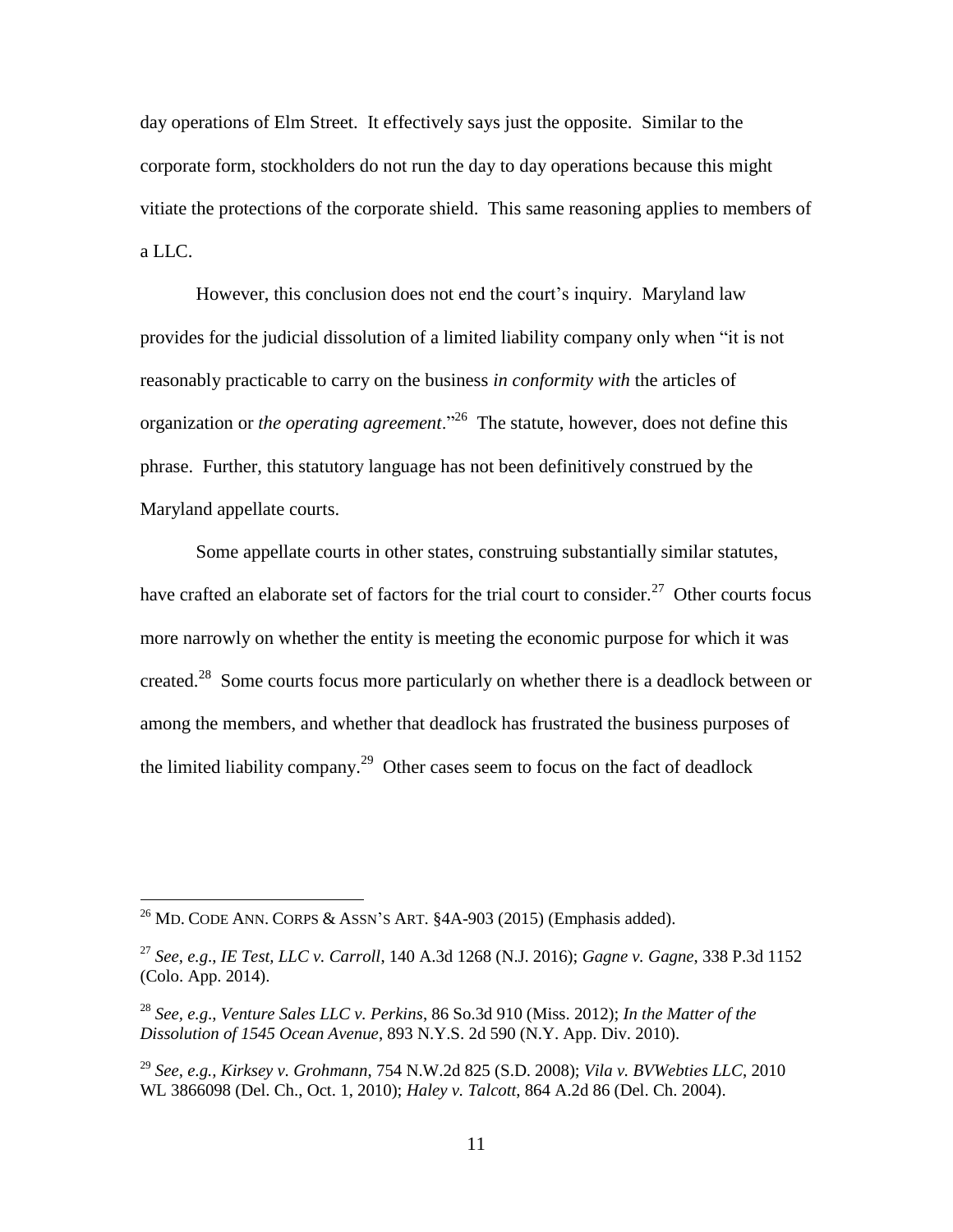between the members, although there usually are other factors in play, in addition to the deadlock.<sup>30</sup>

Although these cases, particularly those involving deadlock, are instructive, they do not fully resolve the question presented in this case. This is not a case in which, factually, the business purpose of the entity is not being fulfilled; the court finds that it is. This also is not a case in which the party in power has abused its authority, unfairly enriched itself, or harmed the economic interests of the other members. Greenberg LP, the court finds, has not done so in this case.

At trial, Levin LP advanced various claims at trial in this regard. The court does not, however, find the evidence Levin LP adduced at trial to be factually persuasive. In short, the court does not credit Levin LP's contentions of mismanagement by Greenberg LP, abuse of power, or breach of fiduciary duty. Although some mistakes were made over the course of Greenberg LP's control since inception in 1999, the court finds that they were not material and, in nearly every instance, promptly corrected.

A major claim advanced by Levin LP at trial was Greenhill's proposal in August 2014 to raise its management fee from 5.00% to 5.75%. This was the first proposed fee increase since 1999, and amounted to a total increase of less than \$2,000.00 per year, out of total net operating income of over \$448,000 per year. When Levin LP objected in September 2014, Greenberg LP agreed not to raise the management fee. The only other specific matter of any substance raised at trial by Levin LP, concerned a disputed lease commission taken in 2014 regarding a bankrupt tenant which had signed a lease in 2012. The amount at issue was \$9,932.00 per member. In the context of the parties economic

<sup>30</sup> *See, e.g., Phillips v. Hove*, 2011 WL 4404034 at \*25-26 (Del. Ch., Sept. 22, 2011); *Fisk Ventures, LLC v. Segal*, 2009 WL 73957 at \*4-7 (Del. Ch., Jan. 13, 2009).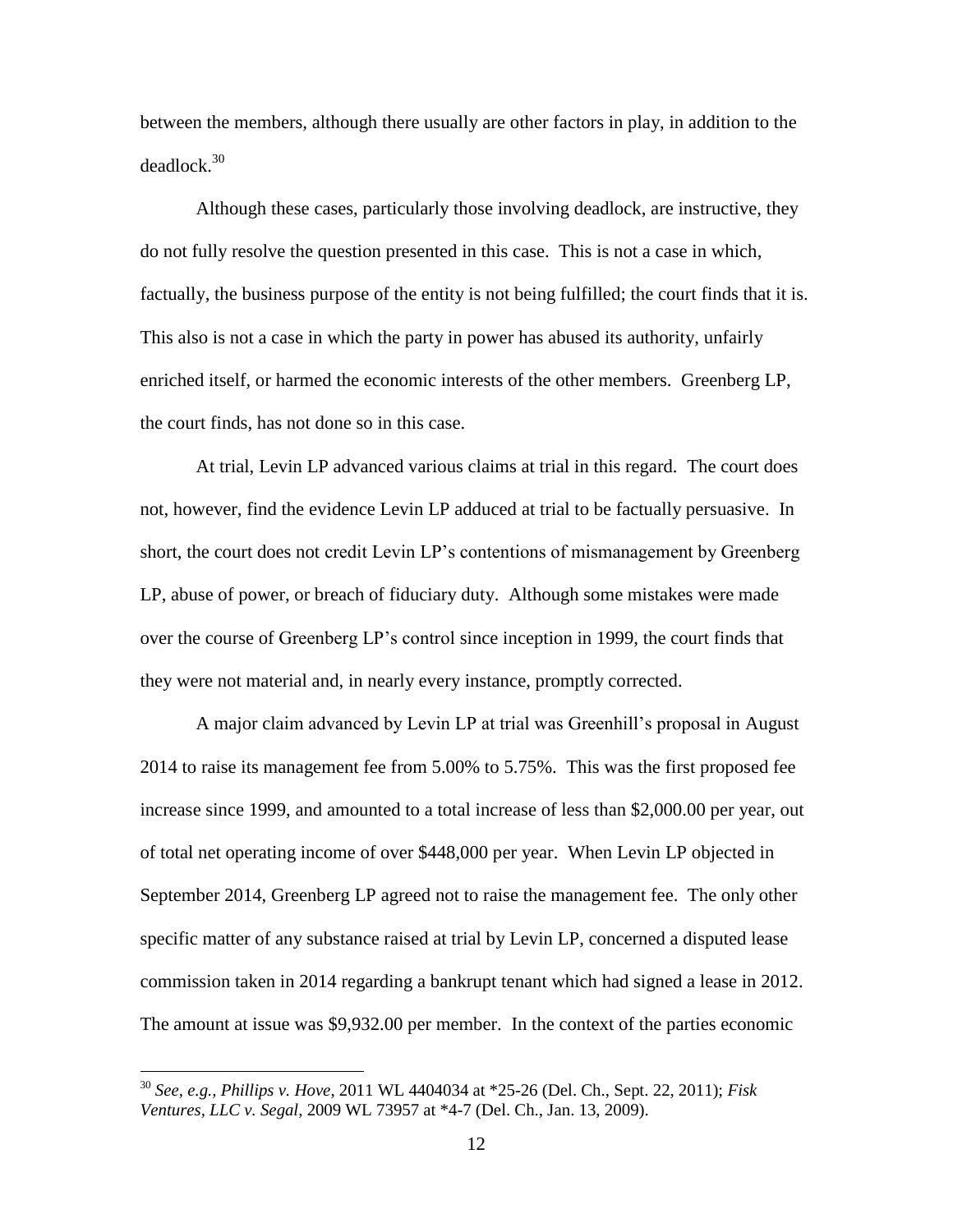relationship, the court finds this claim, even if meritorious (which the court is not finding), to be wholly immaterial.

Although the existence of this type of deadlock might permit judicial dissolution, it is not required because the parties have themselves provided a dispute resolution mechanism within the Operating Agreement. Although not guaranteed to produce a lasting result, the parties agreed to an arbitration provision in the Operating Agreement which, the court concludes, is broad enough to encompass the type of deadlock that exits in this case.

Generally, the freedom of contract principles embedded in a limited liability statute allow the members of a limited liability company to opt-out of the judicial system, and to select both the forum and dispute resolution mechanism.<sup>31</sup> In this case, Section 6.5 of the Operating Agreement is that dispute resolution mechanism.<sup>32</sup>

Section 6.5 of the Elm Street Operating Agreement covers two types of disputes. Specifically, it covers any occasion on which the members "do not unanimously agree on any Major Decision." "Major Decisions" are twenty-five specifically designated types of issues listed in Section 6.4. Section 6.5 also provides, more broadly, that "in the event of a dispute between or among any Members, any Member (the 'Demanding Party') shall have the right to serve upon the other members . . . an 'Arbitration Notice' demanding that such dispute be arbitrated pursuant to this Section 6.5, in which event the

<sup>31</sup> *Elf Atochen North America, Inc. v. Jaffari*, 727 A.2d 286, 293-96 (Del. 1999); *Douzinas v. American Bureau of Shipping, Inc*., 888 A.2d 1146 (Del. Ch. 2006).

 $32$  Maryland's statute is nearly identical to the corresponding section of the Delaware limited liability company statute. 6 Del. § 18-1101(b). As a consequence, Delaware cases are persuasive authority in this context. *See Oliveira v. Sugarman*, 226 Md. App. 524, 538 n.10 (2016), *cert. granted*, 448 Md. 29 (2016).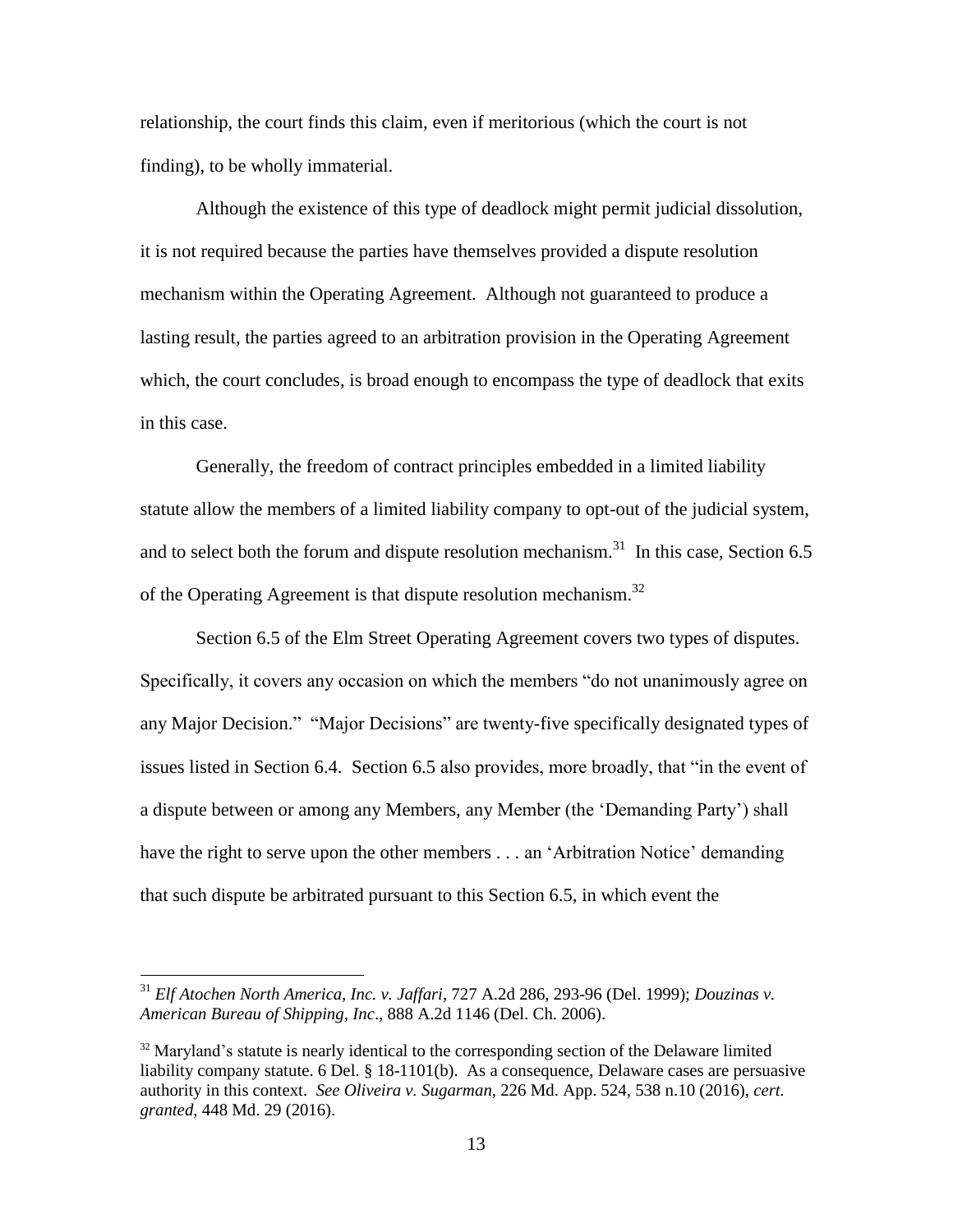determination in such arbitration shall be conclusive and binding upon the Demanding Party and all Notified Parties."

The court understands that Greenberg LP's interest in arbitration, particularly arbitration about the identity of the managing member, is charitably described as "late blooming." It did not surface until closing argument and unfolded, as follows.

During closing argument, Levin LP voluntarily withdrew count three of its June 2016 amended complaint, which generically sought, as an alternative to judicial dissolution, the appointment of a "special fiscal agent" to "report to the court relating to the continued operations of the Company" and "to manage the Company pursuant to the terms of the Operating Agreement."

This is not a minority oppression case since there is no minority, but only two 50% members. Further, the parties' Operating Agreement is quite detailed as to their rights and obligations, and this decidedly is not a case of unequal bargaining power. In any event, Levin LP withdrew count two before its closed it case. This withdrawal of a claim for relief made it unnecessary for this court to address the applicability of the judicially created equitable remedies discussed in *Bontempo v. Lare*. 33

At closing argument, and sensing that it was now "all or nothing," Greenberg LP opposed judicial dissolution, but suggested the court should do "something less" if it was inclined to dissolve the LLC due to the absence of a managing member. Indeed, in arguably a complete reversal of its prior position, Greenberg LP argued in closing argument that the selection of, or the dispute over the identity of, a managing member

<sup>33</sup> 444 Md. 344 (2015), *aff'g* 217 Md. App. 81 (2014).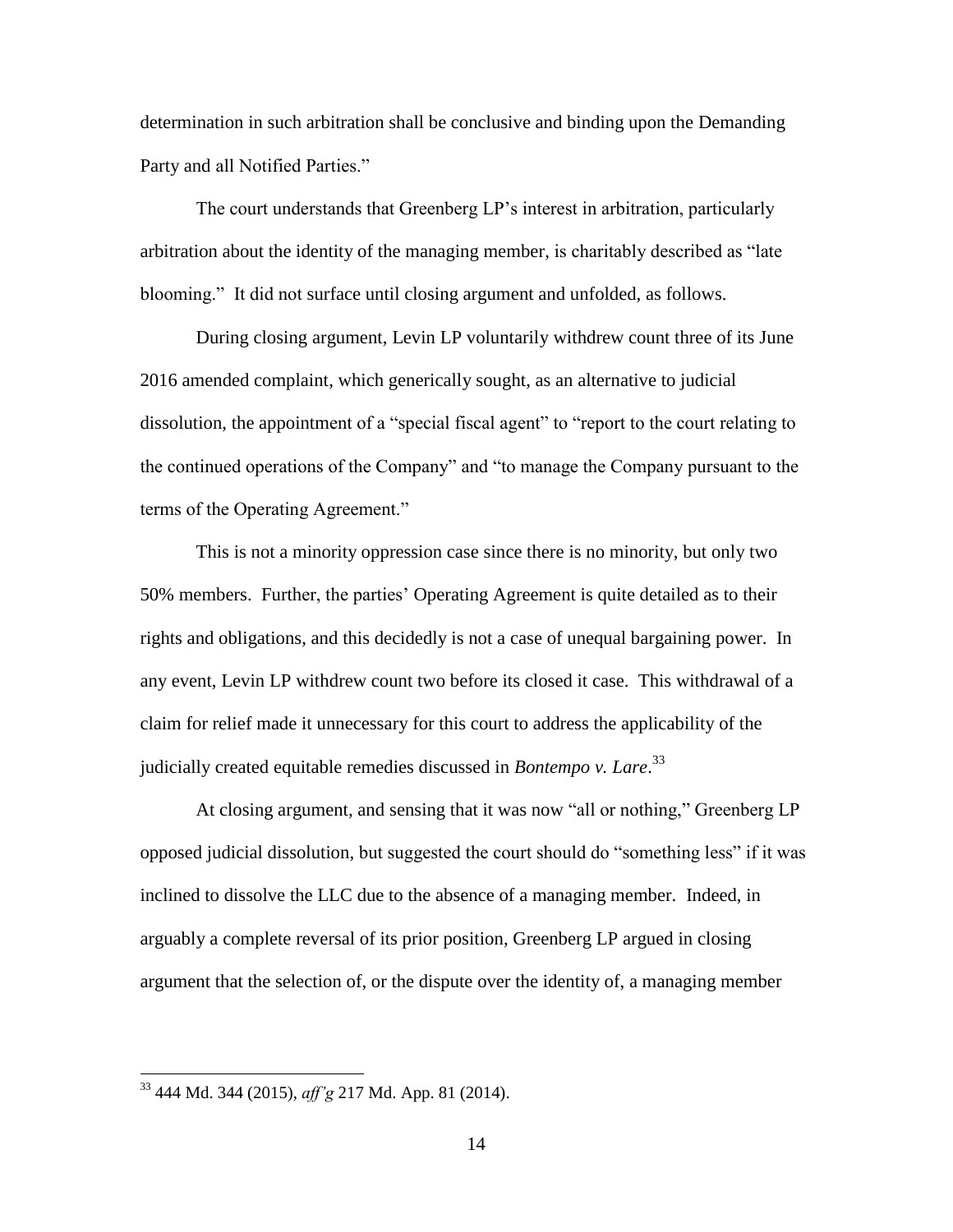was a matter subject to arbitration under Section 6.4 of the Operating Agreement.<sup>34</sup> This is the opposite position that it took when it filed a complaint for a declaratory judgment in this court on November 20, 2014. In that complaint, Greenberg LP asked for a declaratory judgment that the arbitration demand that Levin LP had filed on October 16, 2014, requesting the appointment of a managing member other than Greenberg LP, was not a proper subject of arbitration.

However, Levin LP did not argue to this court that Greenberg LP was judicially estopped from taking this position at the end of the trial in this case. Further, as both the prior arbitration demand and civil complaint were withdrawn "voluntarily" by both parties in an effort to settle all of their claims,  $35$  it is doubtful that judicial estoppel would preclude Greenberg LP from taking this stance, even if late blooming, because the prior proceedings were dismissed at an early stage and never subject to any judicial determination.<sup>36</sup>

This court applies the objective rules of contract interpretation when the terms of an instrument are disputed, giving effect to the words, as written. The Elm Street Operating Agreement is a contract. A contract must be construed in its entirety so that no meaningful portion is disregarded or nullified during the course of judicial construction.<sup>37</sup> The mere fact that there is a disagreement over what a clause or term means does not

 $34$  Hearing of November 30, 2016; Tr. at 56:21-58:2.

 $35$  Levin LP requested AAA to close the arbitration on December 2, 2014. Greenberg LP voluntarily dismissed, without prejudice, its lawsuit on January 15, 2015.

<sup>36</sup> *See Dynacorp Ltd. v. Aramtel Ltd*., 208 Md. App. 403, 471-72 (2012); *Roane v. Washington County Hospital*, 137 Md. App. 582, 592-93 (2001).

<sup>37</sup> *Cochran v. Norkunas*, 398 Md. 1, 17-18 (2007).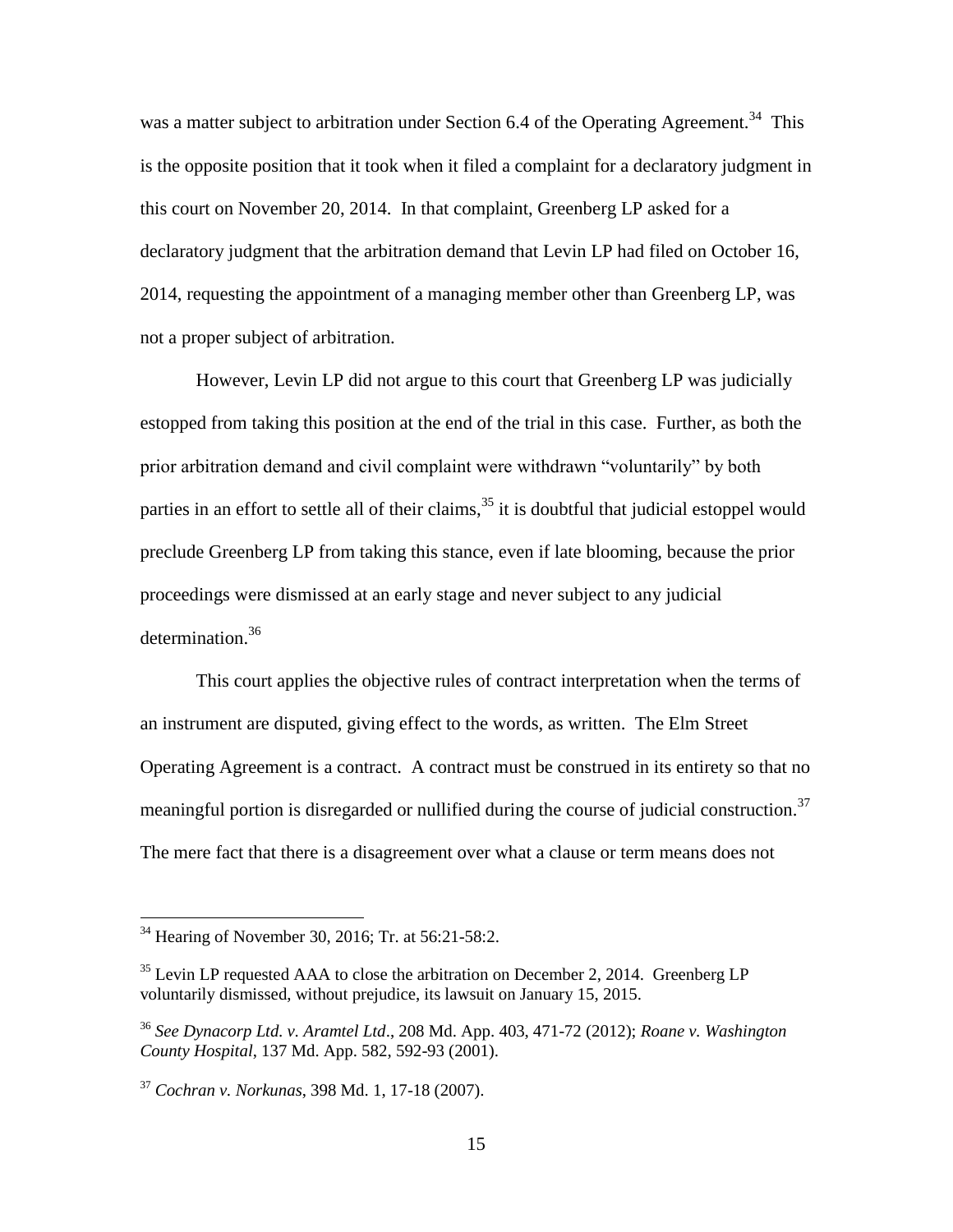make the contract ambiguous.<sup>38</sup> There is no ambiguity in this case. Section 6.5(a) provides an appropriate dispute resolution mechanism, and Greenberg LP has invoked that provision, as is its right. There is no need, therefore, to order the judicial dissolution of the limited liability company because the deadlock can "be remedied through a legal mechanism set forth within the four corners of the operating agreement."<sup>39</sup>

There is an additional reason that militates against judicial dissolution in this case. As noted above, the Act is founded upon principles of freedom of contract. For that reason, the existence of a reasonable exit mechanism within the text of the operating agreement bears on the propriety of judicial dissolution. "When the agreement itself provides a fair opportunity for the dissenting member who disfavors the inertial status quo to exit and receive the fair value of her interest, it is at least arguable that the limited liability company may still proceed to operate practicably under its contractual charter because the charter itself provides an equitable way to break the impasse.<sup> $340$ </sup> In this case, there are at least two possible ways for Levin LP to exit its investment, short of judicial dissolution, fairly and equitably.

Levin LP, the court finds, seeks judicial dissolution not because Elm Street has been mismanaged or has not been profitable. The court finds the contrary to be true, based on the evidence presented a trial: the entity has been well managed and highly profitable. Levin LP wants a forced, judicial dissolution solely because it has been unable to come to terms with Greenberg LP over a global extrication of its business

<sup>38</sup> *Sierra Club v. Dominion Cove Point LNG, L.P*., 216 Md. App. 322, 332 (2014), *cert. denied*, 438 Md. 741 (2016).

<sup>39</sup> *Fisk Ventures, LLC v. Segal*, 2009 WL 73957, at \*7.

<sup>40</sup> *Haley*, 864 A.2d at 96.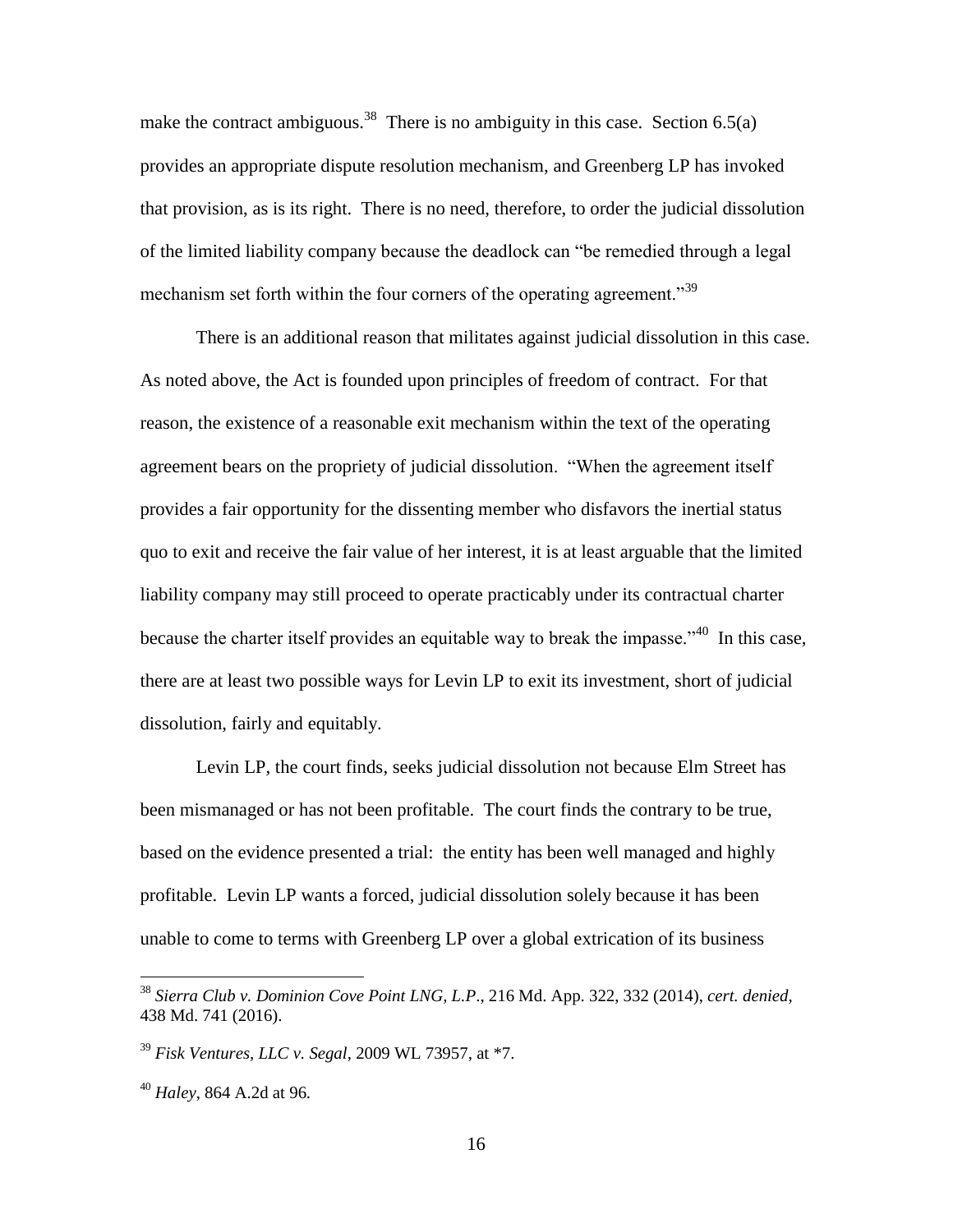affairs from those of Greenberg LP. Although there is nothing *per se* improper about wanting a separation of business interests, the motivation behind the desire to separate may speak to the remedy. Under Section 4A-903 of the Corporations & Associations Article, the court "may" order judicial dissolution if certain circumstances exist; the court is not required to do so in all cases.

This is not a case in which a member has no viable exit option short of judicial dissolution. In this case, unlike the circumstance that existed in *Haley v. Talcott*, there is no "penalty to Levin LP for exiting its investment." First, the Operating Agreement permits a member to transfer his interest, subject to a right of first refusal, for sixty days following notification of the offer. Although Levin LP is dissatisfied with the status quo, and wants the court to order the dissolution of the company, Alan Levin testified at trial that he had no idea of what the tax and other economic consequences would be if the court ordered judicial dissolution. He further testified that, despite his long-standing dissatisfaction with Greenberg LP's management, Levin LP had not even attempted to solicit offers for its interest. And, as of the time of trial, Levin LP was still uncertain whether it wanted to be a buyer or a seller. He was "certain," however that he wanted the entity to be dissolved.

Second, in July of 2015, the parties jointly secured a third-party appraisal of the building owned by Elm Street. That appraisal valued the underlying asset at \$7.8 million. Both sides agree that this represents the fair market value of the asset. In November 2015, Greenberg LP offered to purchase Levin LP's 50% interest in Elm Street for 50% of the appraised value of the asset, or \$3.9 million. Such a price (if accepted by Levin LP) would represent, if anything, a premium over the fair market value

17